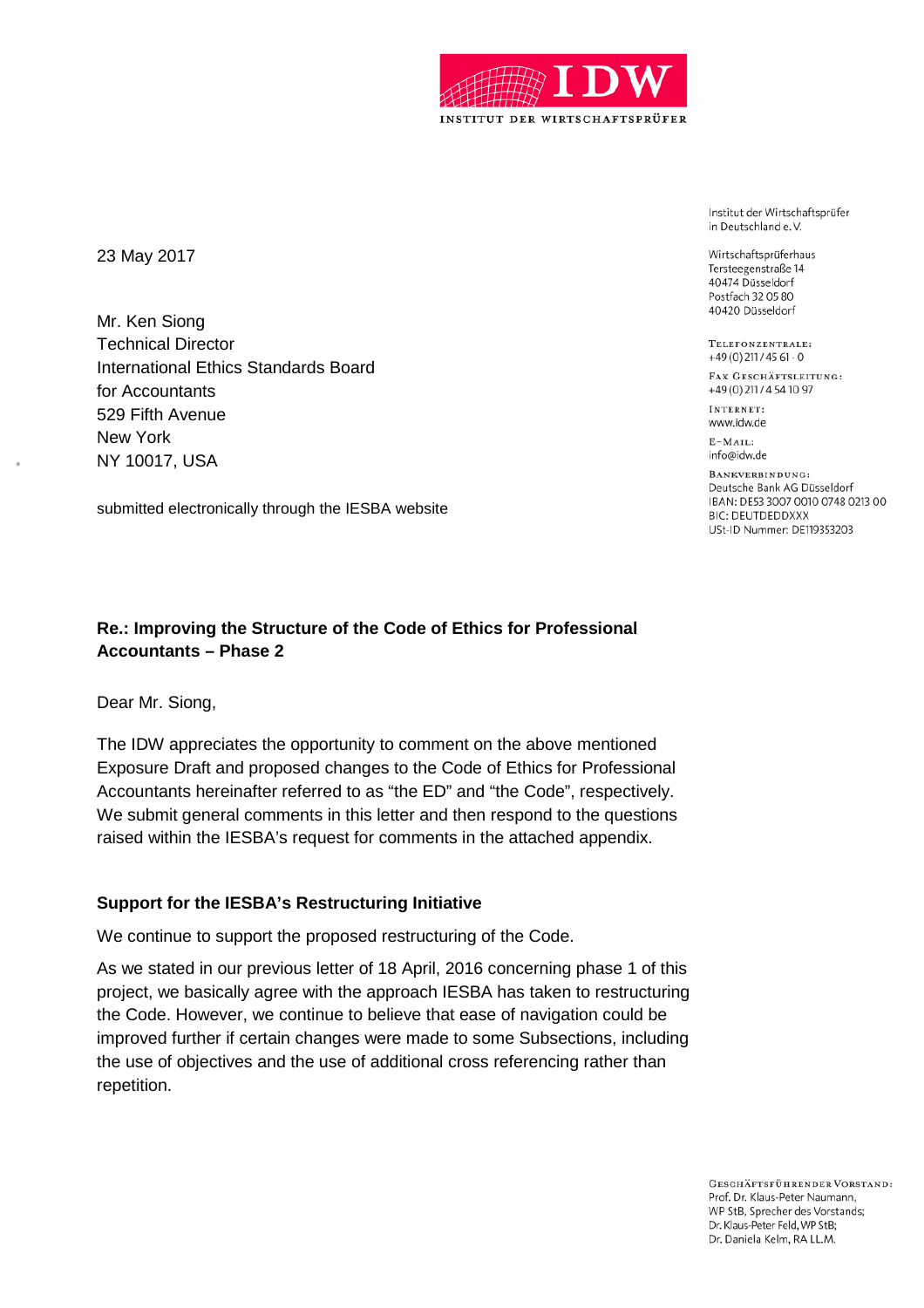

**page 2/13** to the comment letter to the IESBA dated 23 May 2017

#### **Need for a Pre-Finalization Review for Consistency Purposes**

Given the volume of material, and the complex interaction of this project with other ongoing IESBA projects, the proposed restructuring of the Code has been progressed in a relatively short period of time. The Board and particularly IESBA staff are to be commended in this respect.

In terms of drafting style it is evident that different individuals "held the pen" in regard to specific Sections of the Code. In addition, because the Board has been tasked with fitting material from the extant Code into a restructured format, for which it was not originally developed, there are inconsistencies and gaps in some areas. Whilst we comment on a few such matters in the appendix to this letter, we believe a pre-finalization "consistency check" will be needed. Such an exercise may also reveal the need for the Board to address issues such as inconsistent coverage in a later stage project.

#### **Challenges to Parties Seeking to Comment**

The project's division into two phases combined with the necessity for IESBA to work in parallel with several other ongoing projects has resulted in extreme difficulties for potential commenters wishing to orientate themselves. Indeed, without reference to the "Compilation of the proposed restructured Code" and "Basis for Agreement in Principle: Structure Phase 1" released in January 2017, review of the material issued in phase 2 would have been even more challenging, in regard to determining where the Sections and Subsections in this ED are to fit into the Code.

Going forward, an overly complex approach to projects should be avoided wherever possible. We would strongly encourage the IESBA to bear in mind the capacities and resources within the community of interested parties who may wish to comment on papers such as this ED.

#### **Objectives to Support Requirements**

We agree that, on the whole, a clear delineation between actions that are both required and prohibited (requirements) from supporting text (application material) throughout the Code has been achieved.

However, we are concerned that the IESBA did not take up the suggestion we had made in commenting on phase 1 in regard to the inclusion of "overarching objectives" to support requirements. We refer to pages 2 and 3 of our letter to the IESBA dated 18 April, 2016 in this context.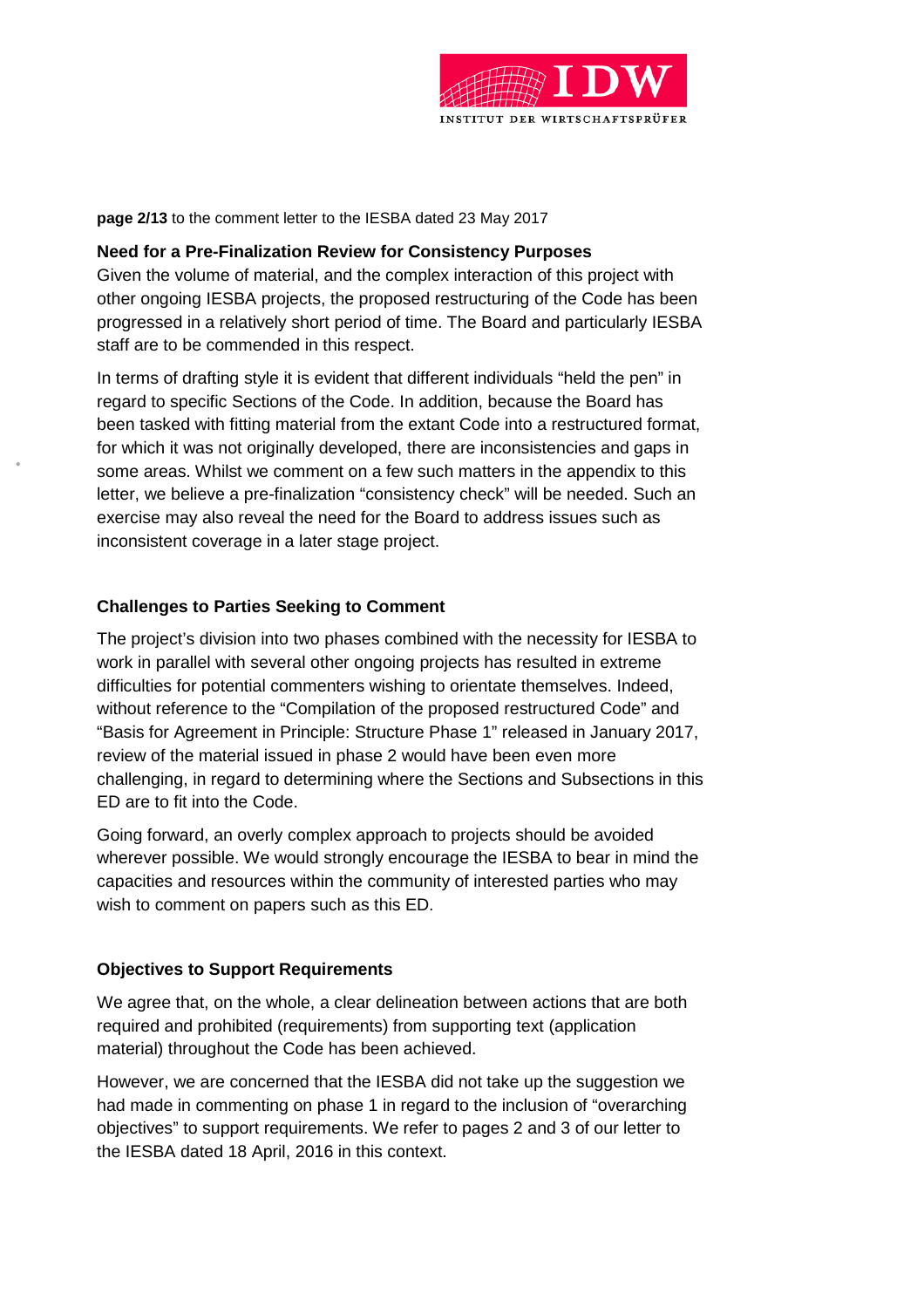

**page 3/13** to the comment letter to the IESBA dated 23 May 2017

In this context, we note that paragraph 11 of the "Basis for Agreement in Principle: Structure Phase 1" refers to overarching requirements and specific requirements, implying that IESBA supports the *concept* of an overarching objective, if not the terminology. Indeed, in reviewing the ED we noted that certain requirements (i.e., those that are in nature overarching) read more like objectives and that there are also instances of application material containing the phrase "objectives". We refer to our response to question 2 in the appendix to this letter in respect to the latter. If IESBA does not act upon our suggestion to use the term "objective" for what the Board refers to as an overarching requirement, we believe it will be necessary to ensure consistent use of terminology throughout the Code.

# **Significance of the Criterion "Reasonable Level" in Applying the Threats and Safeguards Approach**

Paragraph 120.2 contains key information (underlined below for identification purposes) supporting the overarching threefold requirement pertaining to threats to compliance with the Code's fundamental principles:

- (a) Identify threats to compliance with the fundamental principles;
- (b) Evaluate the threats identified; and

(c) Address the threats by eliminating or reducing them to an acceptable level.

Sections 1, 2 and 3 (and R400.12, and R900.16 specific to independence) each contain an overarching requirement governing their respective subsequent Subsections that summarizes these steps, but does not allude to the necessity to apply the criterion "acceptable level" in complying with this requirement:

- **R120.3** The professional accountant shall apply the conceptual framework to identify, evaluate and address threats to compliance with the fundamental principles set out in Section 110.
- **R200.5** A professional accountant shall comply with the fundamental principles set out in Section 110 and apply the conceptual framework set out in Section 120 to identify, evaluate and address threats to compliance with the fundamental principles.
- **R300.4** A professional accountant shall comply with the fundamental principles set out in Section 110 and apply the conceptual framework set out in Section 120 to identify, evaluate and address threats to compliance with the fundamental principles.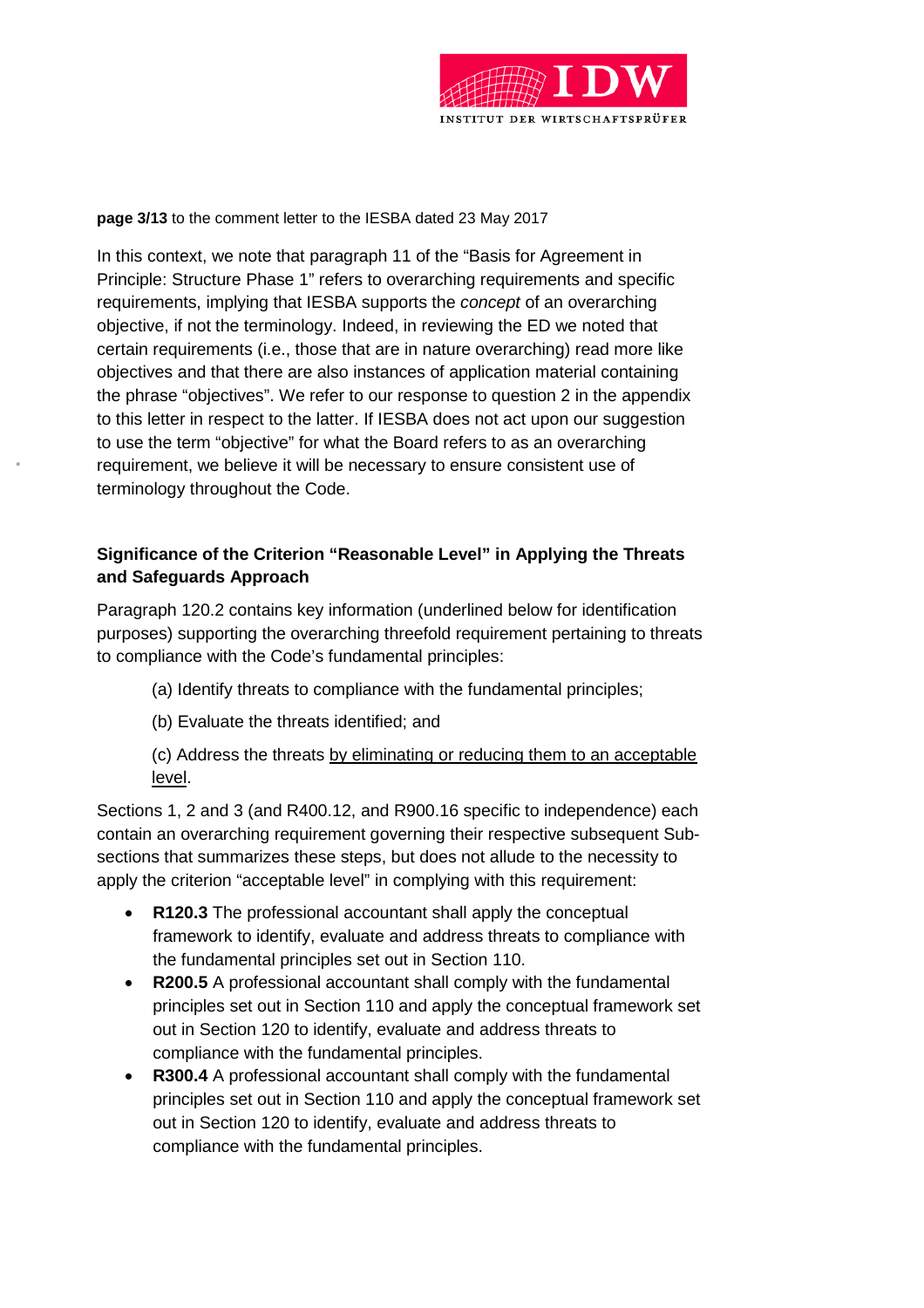

**page 4/13** to the comment letter to the IESBA dated 23 May 2017

The explanation that the terms "evaluating" and "addressing" apply a criterion of "acceptable level" only really becomes clear from the requirements in R120.7 and R120.10 respectively.

In our view, because of the significance of the criterion "acceptable level" to the application of the threats and safeguards approach, the Code needs to be far clearer and consistent in this regard. Our review of the ED revealed that although Sections 2 and 3 are clear as to the overarching requirement, coverage of the supporting requirements and application material is lacking or inconsistent. We appreciate that inconsistency is inevitable because this material results from the restructuring of extant text, which was not developed specifically for this purpose.

Taking just Sections 2 and 3 as an example, we note that the accompanying application material in Section 2 covers *identifying* threats (200.6 A1) and *evaluating* threats (200.6 A2-A4), but lacks material specific to *addressing* threats. In Section 3, application material in 300.6, 300.7 and 300.8 deal with identifying, evaluating and addressing threats respectively; however the need to apply the criterion "acceptable level" is not clarified. As a minimum, and since it is key to the application of the Code's threats and safeguards approach, we believe that the overarching requirements repeated in each key Section of the Code need to be expanded to clarify this aspect. In addition, consistent treatment would be helpful in this context in each of Sections 2 and 3.

In our view, a follow-on project may be needed to identify and deal with any such "gaps" in the restructured Code.

We trust that our comments will be received in the constructive manner in which they are intended. If you have any questions relating to our comments in this letter, we should be pleased to discuss matters further with you.

Yours truly,

Klaus-Peter Feld Helmut Klaas

Par Helmit Daar

Executive Director **Executive Director Executive Director** European Affairs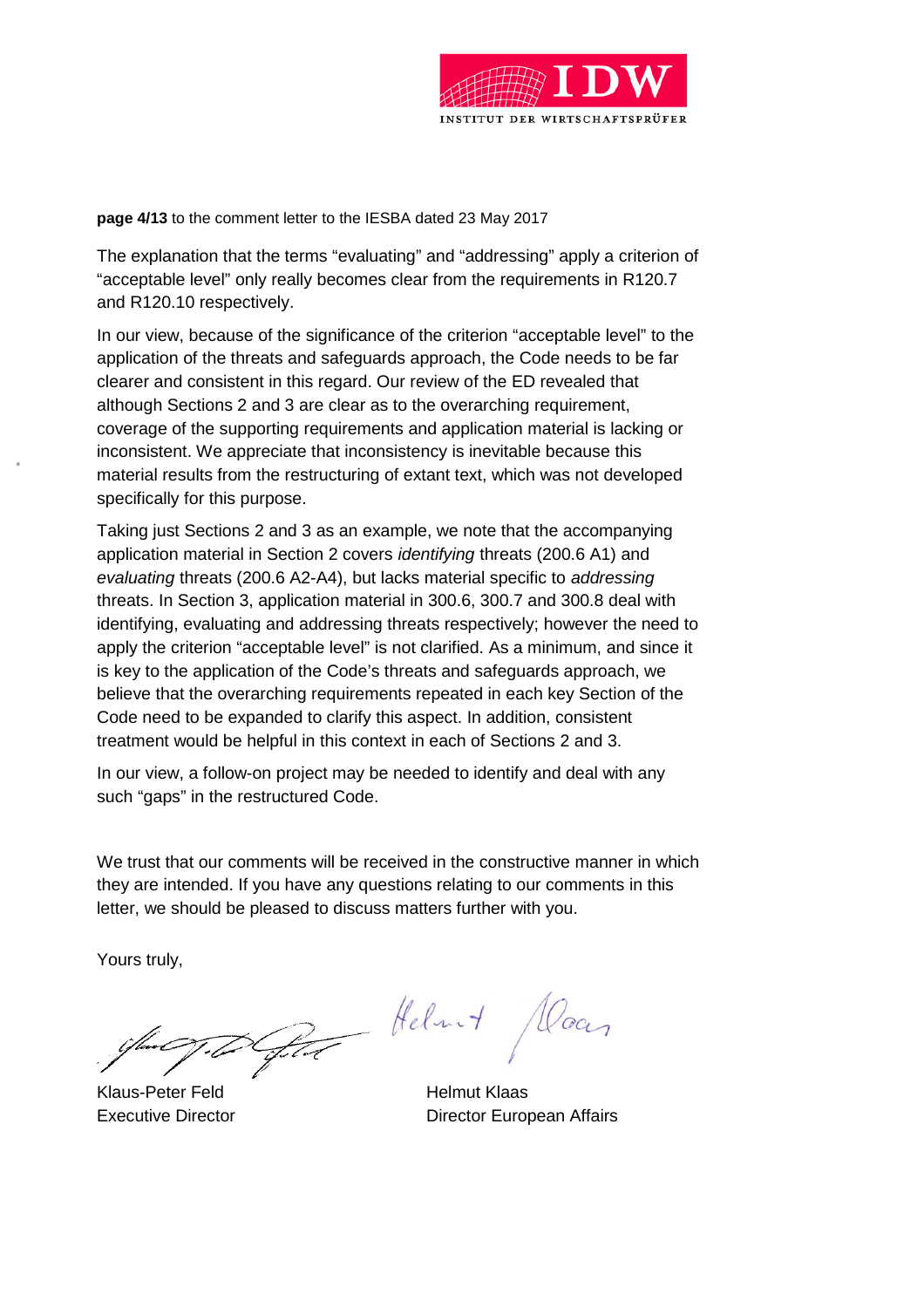

**page 5/13** to the comment letter to the IESBA dated 23 May 2017

# **Appendix**

## **Request for Specific Comments**

- *1. Do you believe that the proposals in this ED have resulted in any unintended changes in meaning of:*
	- *The provisions for Part C of the Extant Code, as revised in the closeoff document for Part C Phase 1 (see Sections 200-270 in Chapter 1)?*
	- *The NOCLAR provisions (see Sections 260 and 360 in Chapter 2)?*
	- *The revised provisions regarding long association (see Sections 540 and 940 in Chapter 3)?*
	- *The provisions addressing restricted use reports in the extant Code (see Section 800 in Chapter 4)?*
	- *The provisions relating to independence for other assurance engagements (Part 4B in Chapter 5)?*

*If so, please explain why and suggest alternative wording.*

We comment as follows:

1.1 Proposed Revisions that Obscure Clarity of Wording in the Extant Code

We note a few instances in the ED where the original text was clearer or more precise than the proposed revised wording and where proposed changes impact the meaning:

*Provisions addressing long association:*

 We appreciate that the IESBA is moving away from the approach that considers the relative significance of threats to an approach to eliminate or reduce threats to an acceptable level. However, we question why the following changes are proposed to R540.5: "If a firm decides that the level of the threats are so significant that created ..." without reference to this level not being at an acceptable level – i.e., so as to retain the reference to the "degree of significance". This applies also in respect of further paragraphs, e.g. 540.5 A1 and A2, 540.4 A3 as well as R940.5 and 940.5 A1 and A2 and 940.4 A3. The original text consistently referred to significance of the threat and so was far clearer in regard to the fact that only threats above a certain threshold (i.e., not at an acceptable level) are to be addressed. The covering letter also questions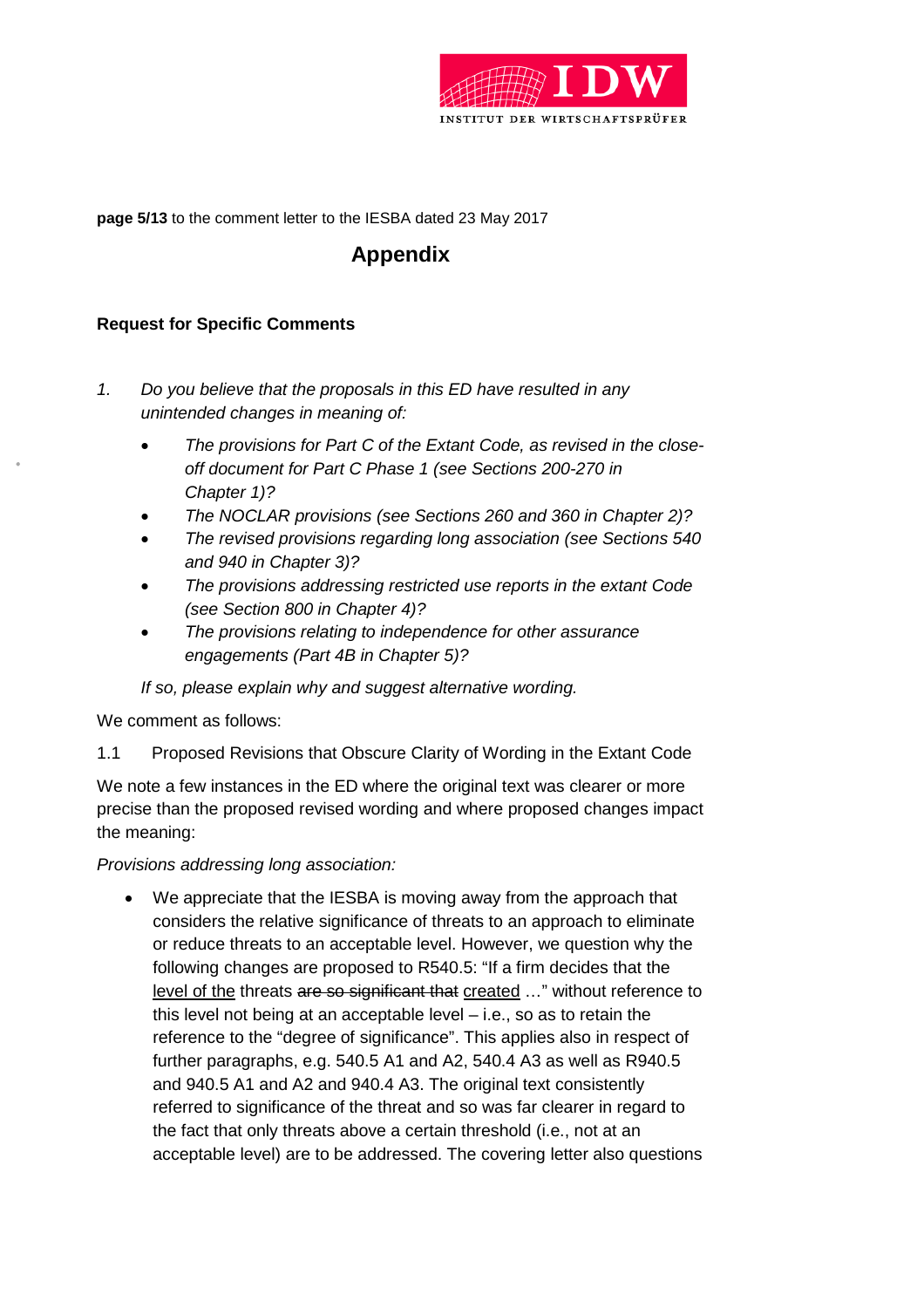

**page 6/13** to the comment letter to the IESBA dated 23 May 2017

the need for consistent clarification of the application of "acceptable level" as a key criterion in applying the threats and safeguards approach, suggesting this be addressed within this project. Depending on how the IESBA decides to address this, changes along the following lines could be made: R540.5 could read: "If a firm decides that the level of the threats created exceeds an acceptable level and can only be addressed by…" or R540.5: "If a firm decides that the level of the threats created is so high that it can only be addressed by…".

 In proposed 540.19 A1 the term "senior or managing partner" has been replaced with "chief executive or equivalent". This may be less readily understood in some jurisdictions, particularly on translation.

#### *Independence Standards*

- Extant 290.508 states: "… the relevant provisions … apply only to the members of the engagement team, their immediate family members and close family members". The limitation on application is precise. In contrast, the proposed requirement R800.9 (a) amends this to read: "… need only apply to …". This revised text could be interpreted as setting a minimum, but it may also imply that application is not necessarily limited to the persons listed. There are other instances where the phrase "… does not need to …" is proposed (see R800.7, R800.9, and R999.7), going beyond the extant corresponding wording. We suggest the word "need" be deleted in each such instance.
- Although derived from 291.118 of the extant Code, proposed R290.5 excludes members of the immediate family of an engagement team member.

## 1.2 Hidden Requirements

There are certain instances where draft application material appears to contain a requirement. Clarification is needed in the following instances:

- The wording of 210.8 A1 might imply a hidden requirement because it states "It is generally necessary …", as such the authority attaching to this text is not sufficiently clear. IESBA should clarify the authority (i.e., can a safeguard be deemed effective or ineffective if full disclosure is not made to, and consent obtained from, the relevant parties in one of the various ways outlined in 210.8 A2?). Following this necessary clarification appropriate revision of this wording is also needed.
- 220.7 A1 states that a requirement "… includes…", which implies the list of inclusions are themselves requirements and so not appropriately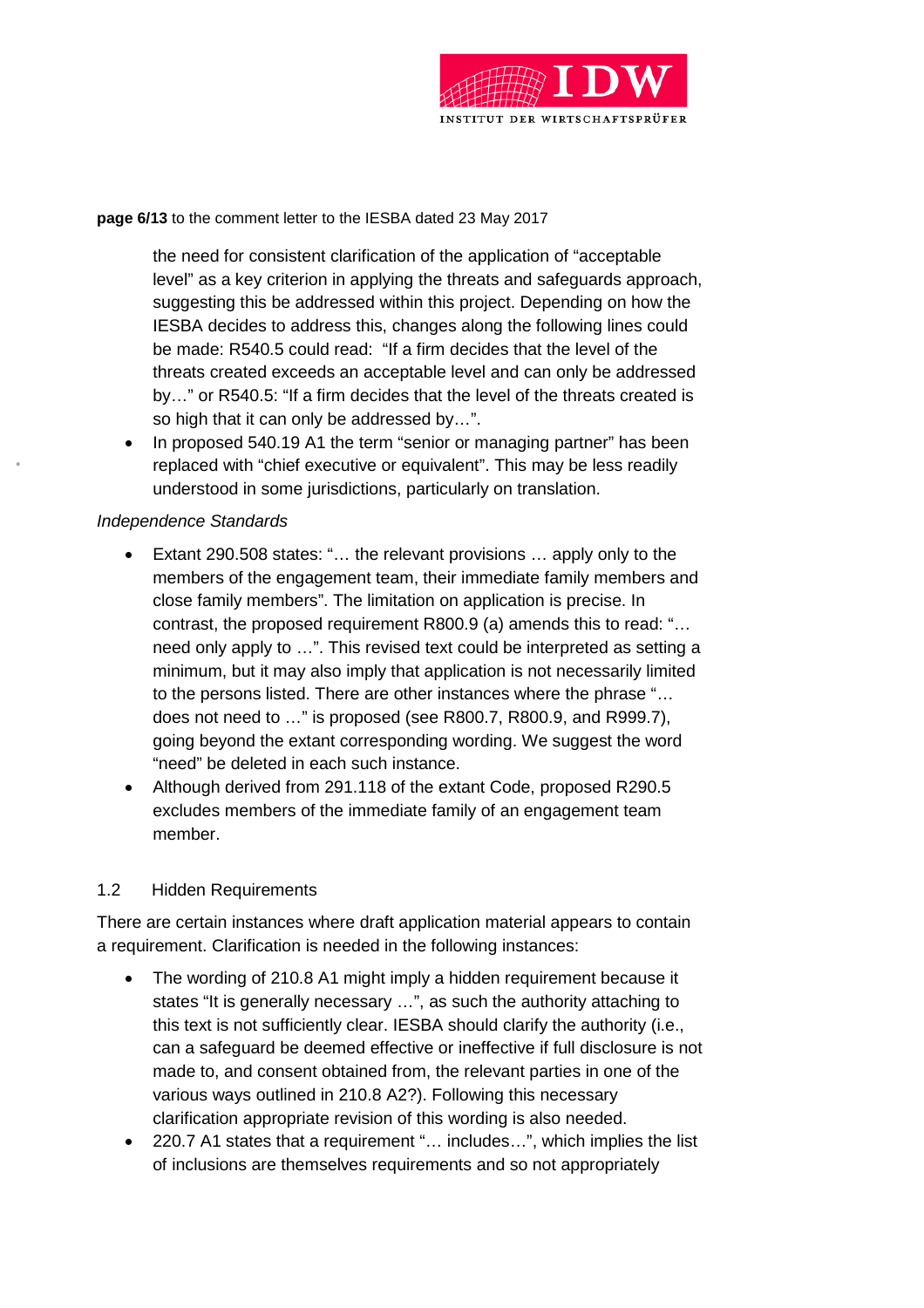

**page 7/13** to the comment letter to the IESBA dated 23 May 2017

placed within application material. In this context, we also note that 220.10 refers to fulfilling responsibilities. It is unclear whether this terminology is intended to imply a requirement (do "responsibilities" equate to requirements?). Consistent terminology would be helpful.

- 220.10 A1 should read "factors to that might be considered", otherwise there is an implication that these factors will always have to be considered and thus constitute requirements.
- 260.7 A1 uses the construct "when responding to … the objectives of the professional accountant are: …". This implies required behavior and mirrors requirements in this Section. We also refer to our cover letter in this context. This notwithstanding, the authority of material denoted as an objective in the application material is unclear. We do not support its inclusion in application material, since such terminology, so placed, introduces confusion as to the authority. On balance we suggest IESBA place this material in a Subsection dealing with an overall objective. Note: 360.21 A2 also refers to achievement of the professional accountant's objectives.
- The second sentence of 200.9 A1 states: "In these cases, if matters are communicated with person(s) with management responsibilities, and those persons also have governance responsibilities, the matters do not need to be communicated again with those same persons in their governance role." This is a clarification of a requirement that itself constitutes a negative requirement. There are similar negative requirements clearly shown as requirements elsewhere in the restructured Code (see R800.7, R800.8). We suggest this text be moved and placed within a requirements paragraph.
- Use of the present tense in application material should be avoided, as its use makes the authority of text unclear. There is considerable inconsistency in the drafting of application material. Use of the present tense such as "Matters to consider include …" (see 220.10 A1, 260.16 A1, 360.11 A2, 360.19 A1, 360.30A2, 360.34 A1, 360.36 A3 etc.) implies a non-exhaustive list of matters which are to be considered in all cases (i.e., implies a requirement). In similar instances the proposed text reads "the professional accountant might consider …", which is clear. We suggest the application material be drafted consistently avoiding use of the present tense.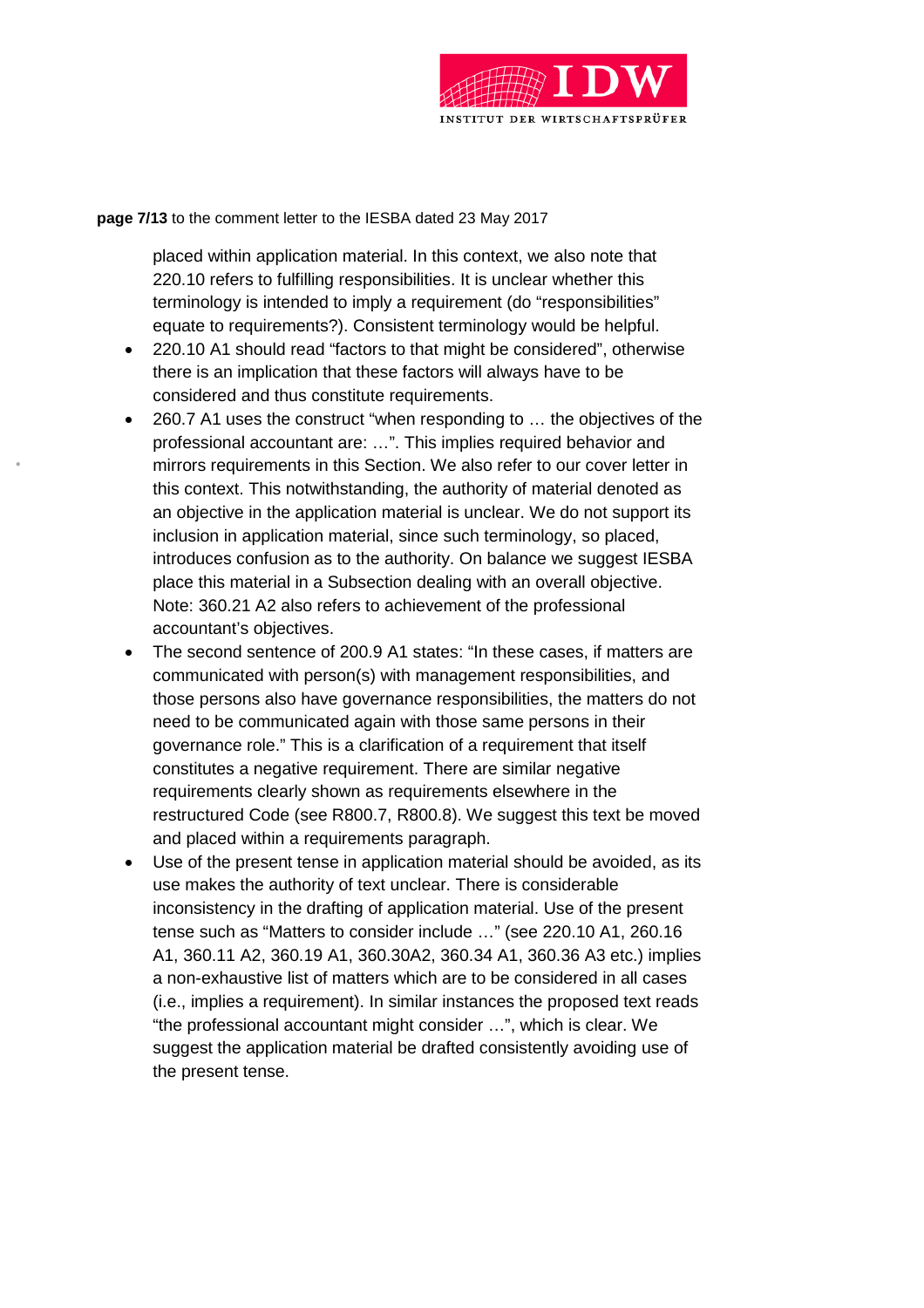

**page 8/13** to the comment letter to the IESBA dated 23 May 2017

*2. Do you believe that the proposals are consistent with the key elements of the restructuring as described in Section III of this Explanatory Memorandum?*

We comment on each of the five key elements of the restructuring as described in Section III of the Explanatory Memorandum in turn:

*2.1 Increased prominence of the requirement to comply with the fundamental principles and apply the conceptual framework:*

## *Repeated Reference to Overall Requirement*

In response to the ED Phase 1 of this project, we have previously questioned the proposal to repeat the sentence "Professional accountants are required to comply with the fundamental principles and apply the conceptual framework ... to identify, evaluate and address threats" in the first paragraph of the introduction to each individual Section. Reading the "Compilation of the proposed restructured Code" it becomes clear that this overriding requirement is repeated in the lead in to each major chapter (i.e., R120. 3, R200.5, R300.4, R400.12, and R900.16). Repetition in each of the subsequent Subsections lengthens the Code and – other than acting as a reminder of the overall purpose of the Code and the overarching requirement, does not add value.

*2.2 Requirements – identification and differentiation from other material:*

## *Use of the Terms "Expectations" and "Encouraged to"*

We note several instances where application material refers to "expectations" of professional accountants. Notwithstanding the placement of such text in application material, the use of such terminology does mean that the authority of this text may be less clear than is desirable in the restructured Code.

For example, the second sentence of proposed 200.5 A3 implies that any professional accountant in a suitably senior position in an organization ought to live up to the expectation and thus encourage and promote an ethics-based culture. The extent of such an implicit requirement remains unclear. As a minimum it could be a requirement applicable to all professional accountants not to discourage/ play down such a culture; as a maximum it could be a requirement – conditional on the professional accountant holding a suitably senior position – to actively encourage and promote this (this may problematic to the extent that taking any necessary concrete measures may not be in the remit of the role assigned to that individual). Paragraph 20 of ISQC 1 establishes requirements for the firm in this context.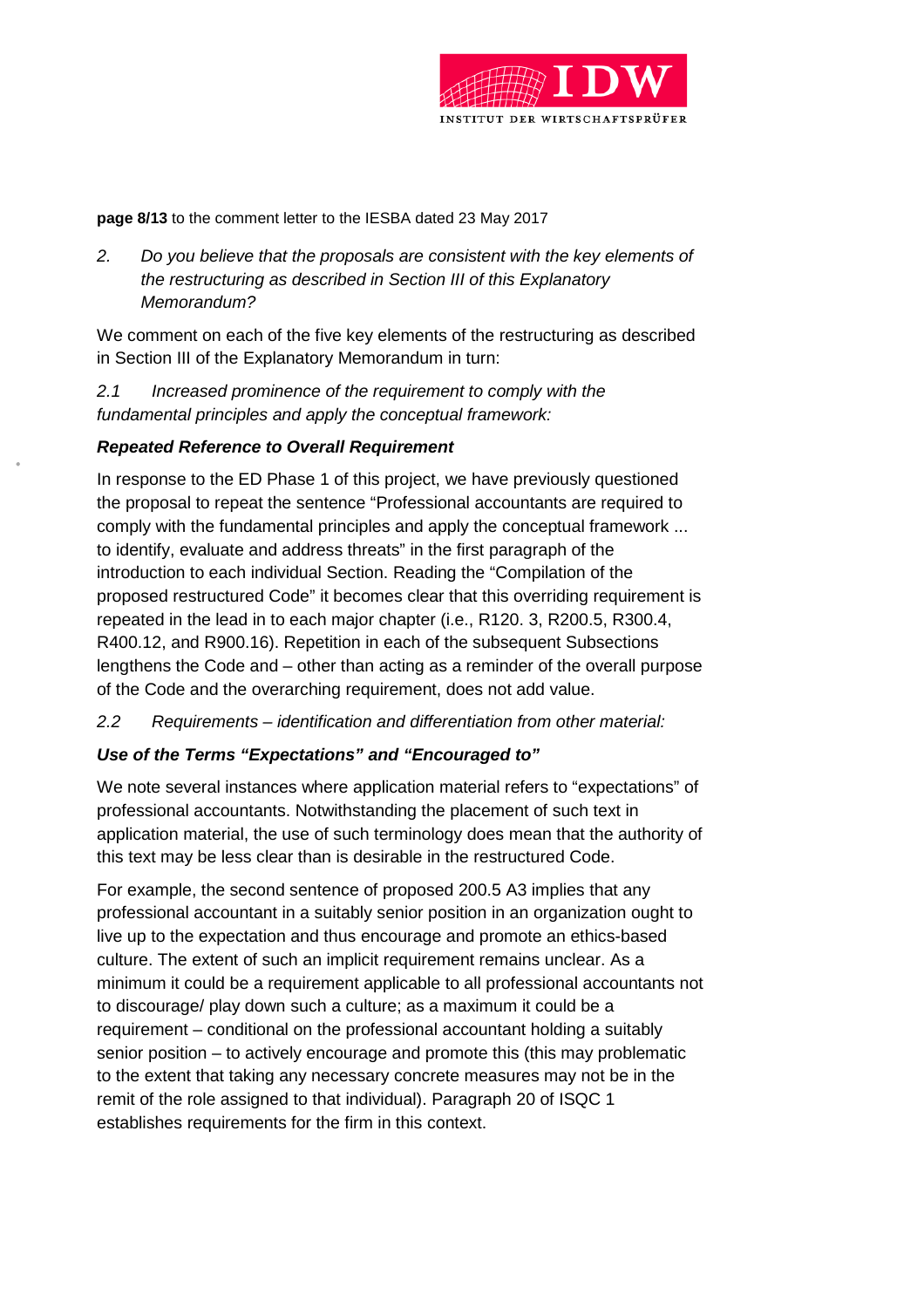

**page 9/13** to the comment letter to the IESBA dated 23 May 2017

Further examples of expectations include: 260.12 A1, 260.24 A1, 360.10 A2, 360.29 A1, 905.6 A1.

We also note instances where "professional accountants are encouraged to …" In many cases the term "encouragement" is used in relation to documentation. However, in regard to documentation, we note that throughout the ED there are also other scenarios where documentation is not mentioned (e.g. relating to independence), and yet others where specific documentation is required. Whilst it may thus be clear that encouragement to document is not intended to equate to a requirement, we are concerned that where such guidance is specifically provided this could be perceived as representing best practice and thus be perceived as a de facto requirement. Some reference to the exercise of professional judgement or as to when such encouraged action might be particularly appropriate and when not would be helpful.

We note the use of encourage in: 210.8 A3, 210.9 A1, 220.13 A2, 270.5 A1, 260.23 A1, 260.27 A1, 360.40 A1.

#### *2.3 Application material – identification and positioning*

There are two key issues included in the application material that, in our view, ought to be far more prominent:

## *Legal Prohibitions*

260.20 A1 refers to the existence of legal prohibitions in some jurisdictions (e.g., Germany) that preclude reporting of NOCLAR to external parties. The significance of this text to professional accountants who are affected is such that it needs to be far more prominent. This should therefore be placed within the relevant requirements (R260.21 and R360.26).

#### *Inconsequential Matters*

Proposed Part 2 includes a reference to clearly inconsequential matters in para 260.7 A3, and is thus limited to the NOCLAR Section. This important clarification ought not to be limited to the Section on NOCLAR alone, but be extended to all circumstances giving rise to potential threat covered by the Code, since a clearly inconsequential matter can per se generally not be deemed to threaten – above an acceptable level – compliance with a fundamental principle anywhere in the Code. The IESBA should revisit the relevance of the term "clearly inconsequential" to the Code as a whole, and its interaction with identification and/or evaluation of threats at an acceptable level.

In many instances, the fact a professional accountant is faced with a clearly inconsequential matter will mean that – in relation to that matter – in practical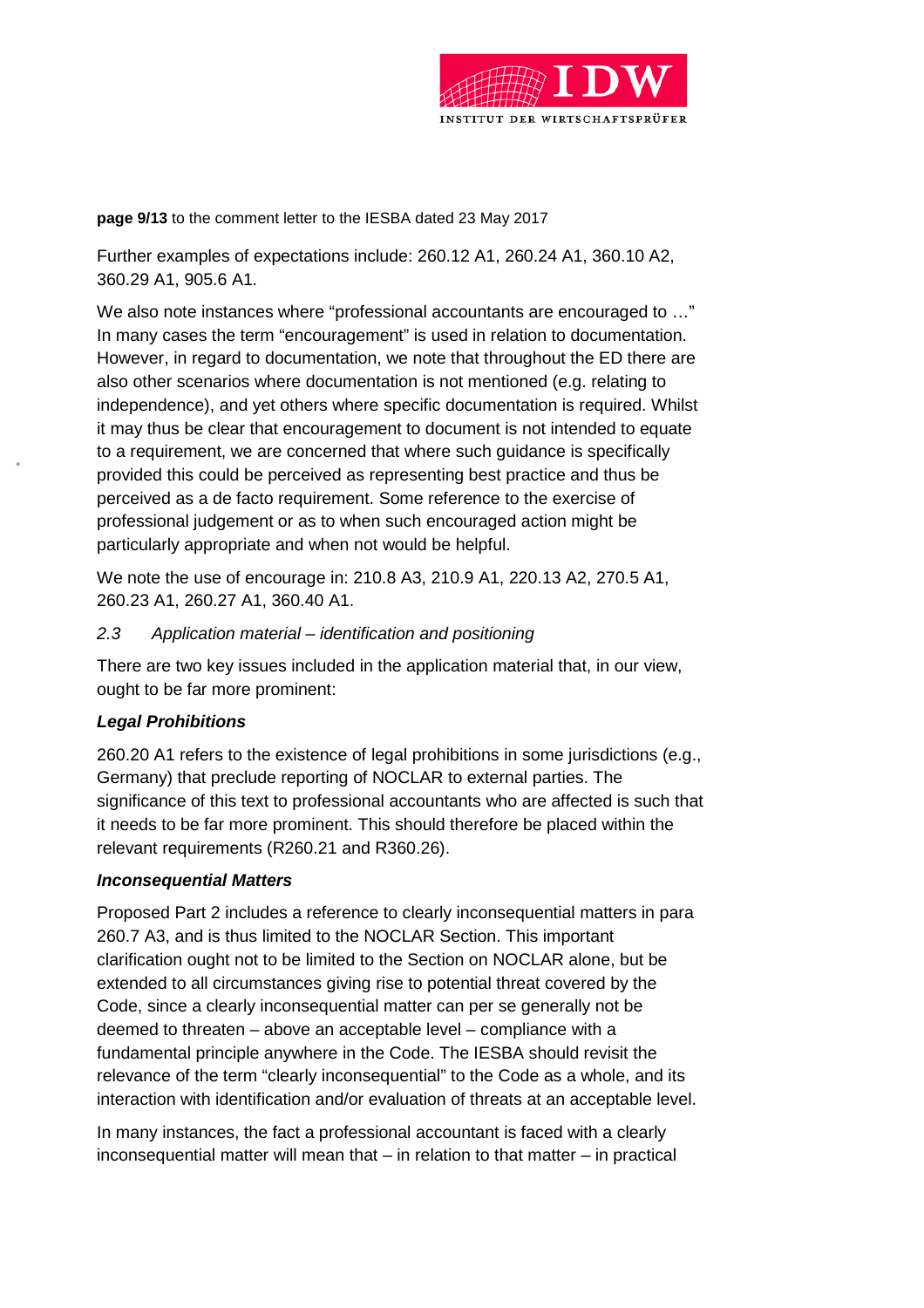

**page 10/13** to the comment letter to the IESBA dated 23 May 2017

terms, the professional accountant will not need to comply with the relevant requirements of the Code.

I.e., a matter that is "clearly inconsequential" can, by its very nature, be a limiting factor as far as the applicability of the Code is concerned.

If the IESBA believes that there are circumstances where this can never be the case, these could be addressed individually.

## *2.4 Increased clarity of responsibilities:*

We appreciate the fact that the IESBA has decided to clarify which parties have certain particular responsibilities. The Code is, however, designed for application by individuals, who are professional accountants, as opposed to firms. The extant Code uses phrases such as: "members of audit teams, firms and network firms" (see 290.4 and 290.1) in relation to independence. The proposed international independence standards in the restructured Code refer to firms. In certain instances the actual act of compliance with a fundamental principle can only be achieved by individuals and thus the firm's responsibilities extend to ensuring that the individuals professional accountants who comprise the firm's partners and staff do comply, e.g., exercise due care etc. We suggest rather than drafting all requirements in terms of the firm, there needs to be more clarification of this or, in some cases, a distinction between the firm and its personnel may be necessary.

#### *2.5 Increased clarity in drafting*

We refer to our response to question 1 above in which we point to a few examples where changes to extant text result in less clarity compared to the wording of the extant Code.

## *Inconsistent Coverage in the Application Material*

There is a lack of consistency in drafting the second sentence of the introductions dealing with specific matters. In some cases these paragraphs state the nature of the threat, but do not clarify which of the fundamental principles' compliance might be threatened (e.g., 220.2, 270.2). In others, both the nature of the threat and the fundamental principle(s) the compliance with which might be threatened is(are) stated (e.g., 210.2, 230.2, 240.2). In others only the fundamental principle(s) the compliance with which might be threatened is(are) stated, but not the nature of the threat (e.g., 260.2).

Clarity and understanding might be improved if this were dealt with in a consistent manner. For example we question why 540.2 has been revised so as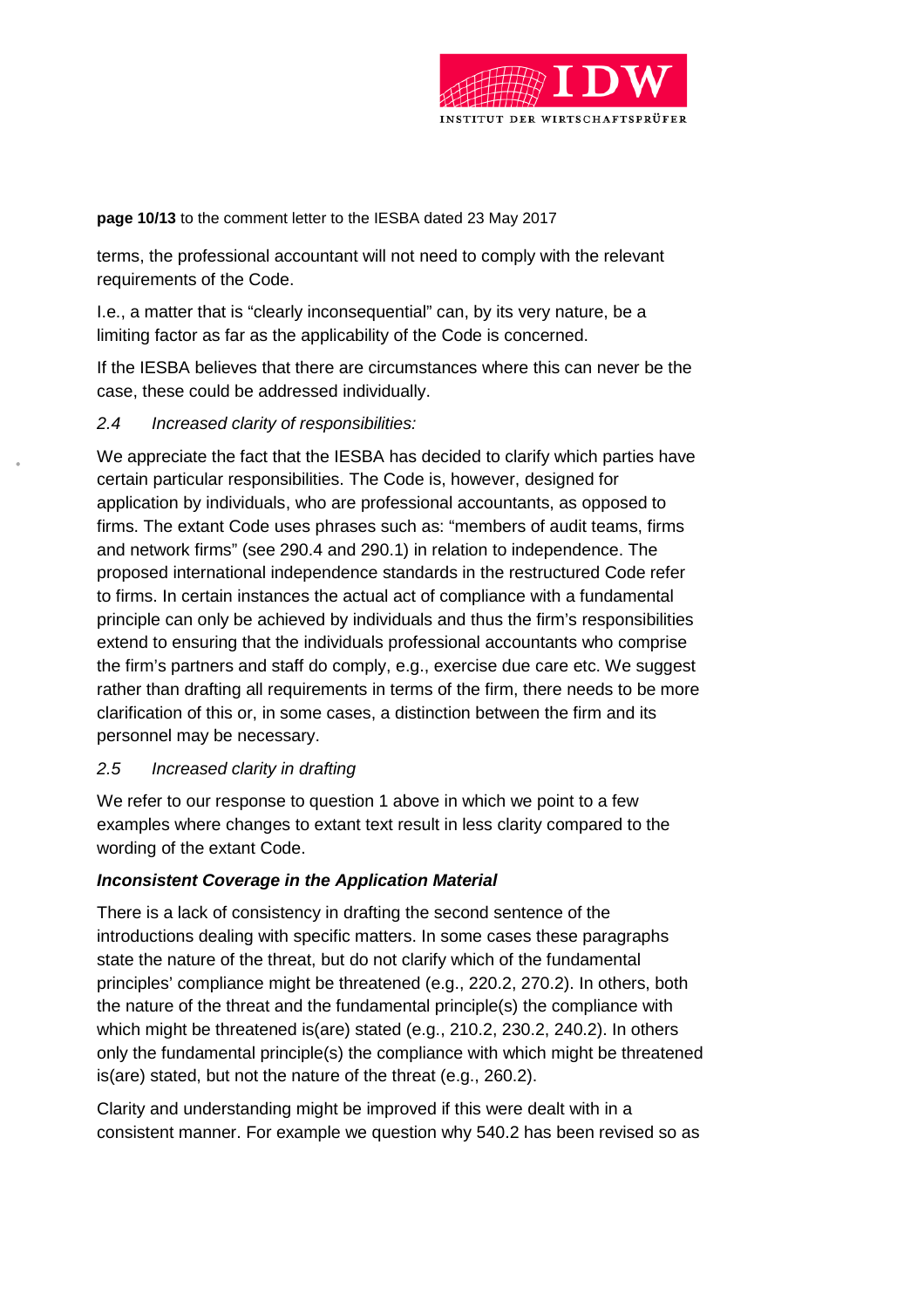

**page 11/13** to the comment letter to the IESBA dated 23 May 2017

to delete the explanation that long association may impact objectivity and professional skepticism.

#### *Reduction of the use of the word "generally"*

We question whether the proposed replacement of "generally" with "usually" in 200.5A2 is helpful. It would be preferable for the Board to revisit this text, for example, if the IESBA believes that a professional accountant who - in promoting the position of the employing organization when furthering legitimate goals and objectives of the employing organization - does not make a statement that is false or misleading might create an advocacy threat, it would be helpful to give examples.

In any case, the impact on the requirement in R200.5 needs to be clear. We note that similar issues elsewhere have been dealt with differently on an awareness-only basis (e.g., R800.7, R800.8 R900.18).

#### *Placement of Material*

R200.8 and R200.9 together with accompanying application material deal with communication with those charged with governance. Such communication appears only relevant to the extent that it may constitute a safeguard measure in certain circumstances. This aspect is not clear from its placement, and so a brief explanation to this end would be helpful.

It is unclear to which requirement the application material in 200.7 A1 is intended to relate. Indeed, this material (unethical behavior by others) would appear more appropriately placed in or near to the Subsection dealing with NOCLAR, as the potential threat seems to be similar in nature. We accept that the issue of unethical behavior by others does not equate to NOCLAR, but suggest that any threat resulting from knowledge of unethical behavior by others would be a threat to the fundamental principles of integrity and professional behavior as explained in proposed 360.2.

## *New Text*

IESBA proposes each Section contain one or more new paragraphs in its introduction. In regard to proposed 900.1, we question the need for examples. If examples are deemed helpful, we question whether more examples ought to be provided.

#### *Unclear Wording and Related Translation Issues*

The term "consider" is often subject to various interpretation in English, but also poses difficulties on translation. For this reason standard setters such as the IAASB have chosen to avoid using this term where possible. We note that there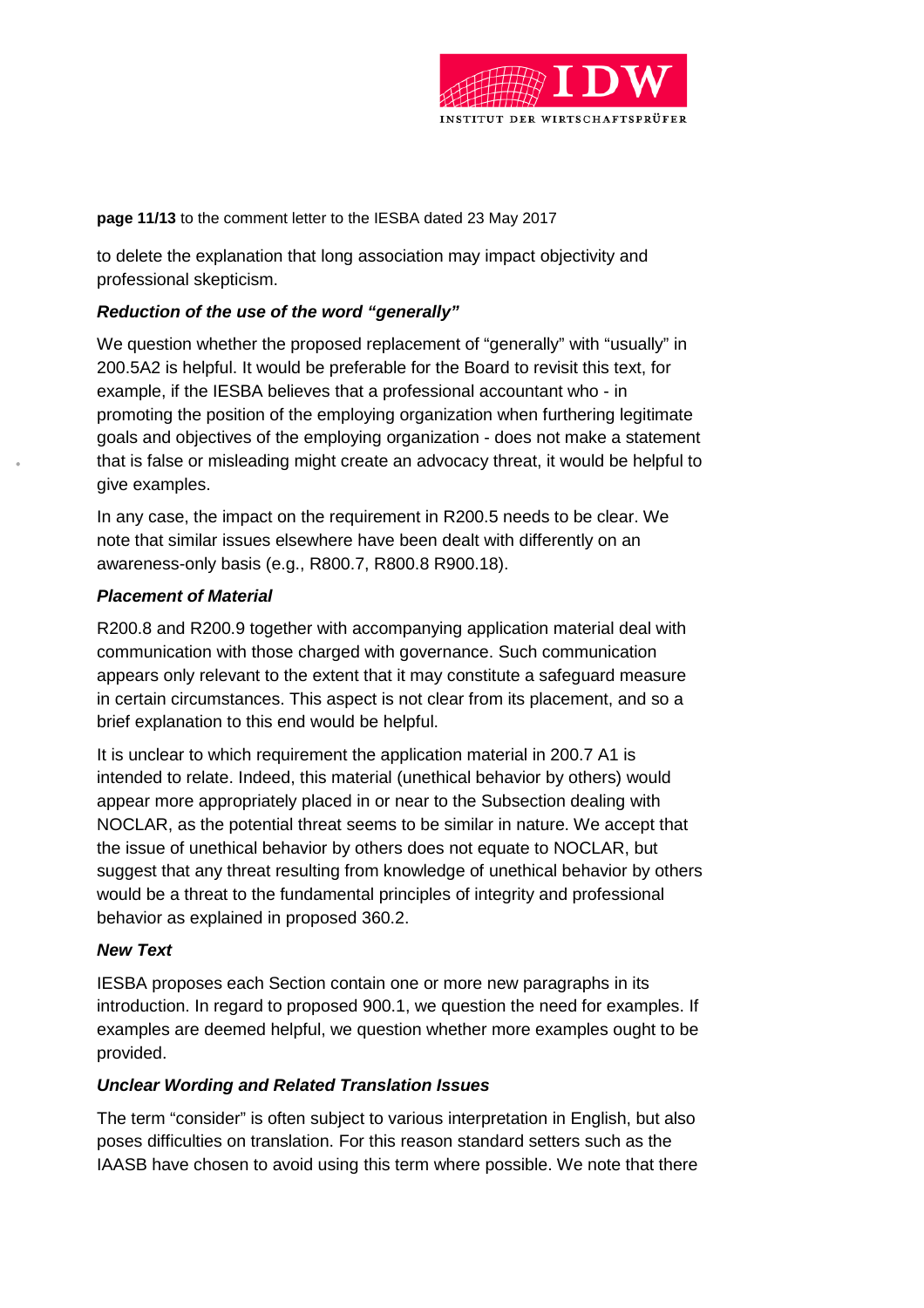

**page 12/13** to the comment letter to the IESBA dated 23 May 2017

are many requirements for the professional accountant to consider certain courses of action (e.g., R220.9, R220.12, R260.9, R360.14, R360.17, R360.26 etc.). There are even more instances of its use in application material. Wherever possible an alternative term would be preferable, so that it is clear exactly what the requirement is intended to entail.

The IESBA's use of the word "may" is explained in no. 10 and 11 of the Section entitled "How to Use the Code". This notwithstanding to reduce the potential for mistranslation, it would be preferable to use a different term for situations denoting permission (e.g., "the professional accountant is permitted to …", or "it is permissible for the professional accountant to …").

360.28 A1 seems to be missing text. It should be clear that where the Code's NOCLAR provisions extend beyond matters identified in an audit according to ISAs additional documentation of such matters is required.

# *3. Respondents are asked for any comments on the conforming amendments arising from the Safeguards project. Comments on those conforming amendments are requested by April 25, 2017 as part of a response to Safeguards ED-2.*

We refer to our letter of April 25th, 2017 concerning the "Proposed Revisions to Clarify the Applicability of Provisions in Part C of the Extant Code to Professional Accountants in Public Practice". We continue to take issue with proposed text:

**R120.4** When facing an ethical issue, a professional accountant shall consider the context within which the issue has occurred. Where a professional accountant in public practice is performing professional activities pursuant to the accountant's employment or ownership relationship with the firm, there might be requirements and application material in Part 2 that are also applicable to those circumstances. If so, the professional accountant in public practice shall comply with the relevant provisions.

Reading proposed Section 2 in looking at the current project, it is clear that Section 200 is not designed for professional accountants in public practice as many of the examples are simply not relevant to their circumstances (e.g., 220.4.A1, as in this case independence requirements preclude an auditor from being involved in preparation and presentation of financial statements subject to audit). Thus, as we already commented in the afore-mentioned letter, the "applicability" to professional accountants in public practice should not be to the entire Part 2, but limited to the three areas (conflicts of interest; pressure; and